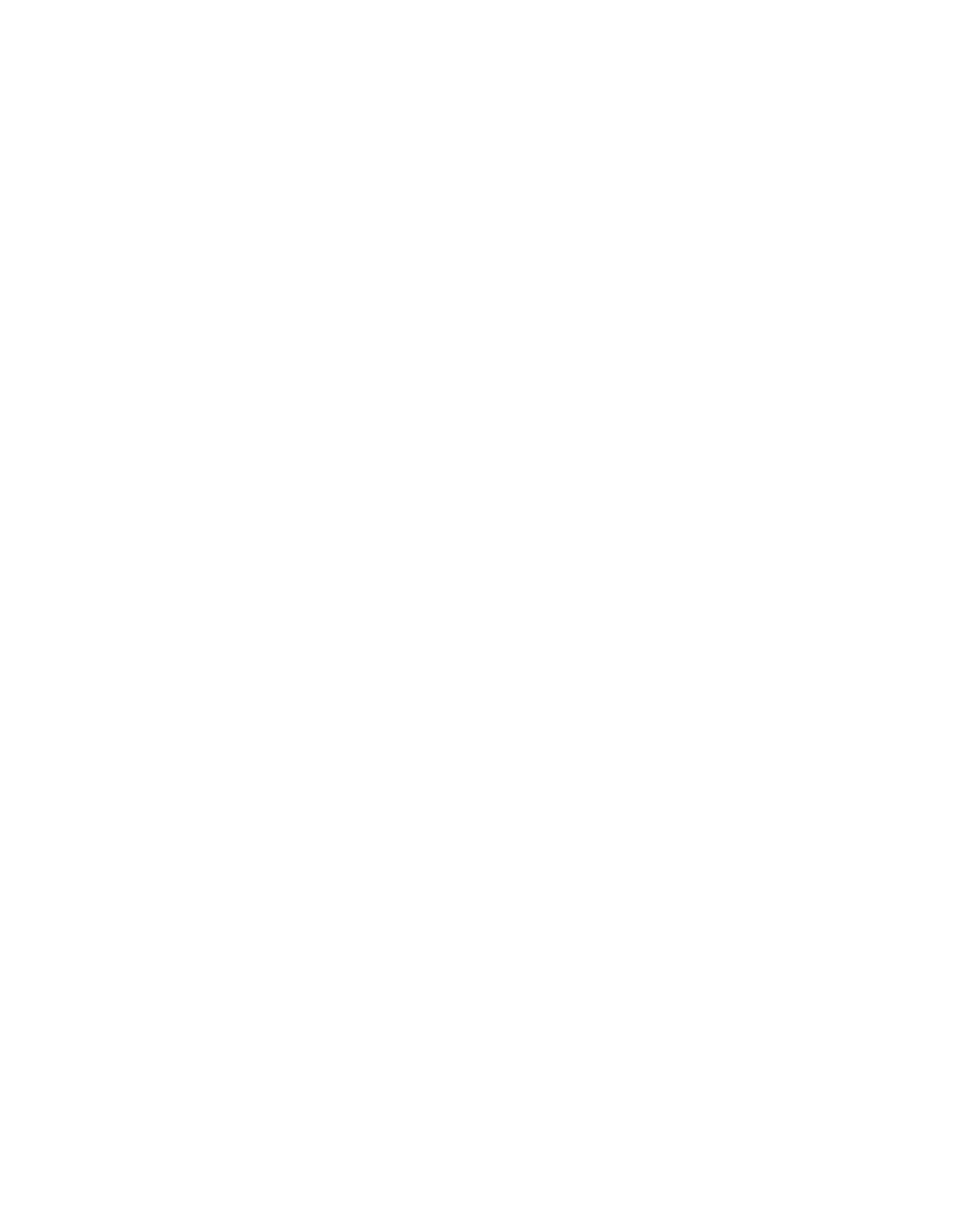## **HILL, Chief Justice.**

[¶1] Appellant, Robert E. Judge (Judge), challenges a determination made by the Department of Employment, Unemployment Insurance Commission (Commission), that disqualified him from receipt of benefits for a 52-week period because he knowingly filed a claim that contained a false statement or misrepresentation of a material fact.

[¶2] We will affirm.

## **ISSUE**

[¶3] Judge broaches this issue:

Whether, contrary to Wyo. Stat. § 27-3-311(e), [Judge] knowingly filed a claim for benefits which contained a false statement or misrepresentation of a material fact as determined by the [Commission].

The Commission expresses the issue somewhat differently:

Whether the Unemployment Insurance Commission's findings that Robert E. Judge worked and received pay during weeks for which he knowingly filed claims representing that he had not, are supported by substantial evidence.

## **FACTS**

[¶4] On June 20, 2000, Judge filed a claim with the Unemployment Insurance Division (Division) for unemployment compensation benefits that covered the weeks of June 4-10, 2000, and June 11-17, 2000. In that application,<sup>1</sup> he answered the questions asked of him as follows:

- 1. Did you work during this week? If yes, NO complete section 1.
- 2. Were you able and available for work . . . ? YES

<sup>&</sup>lt;sup>1</sup> In addition, Judge submitted claims for the time period between June 18, 2000, and August 26, 2000, wherein he supplied the same answers.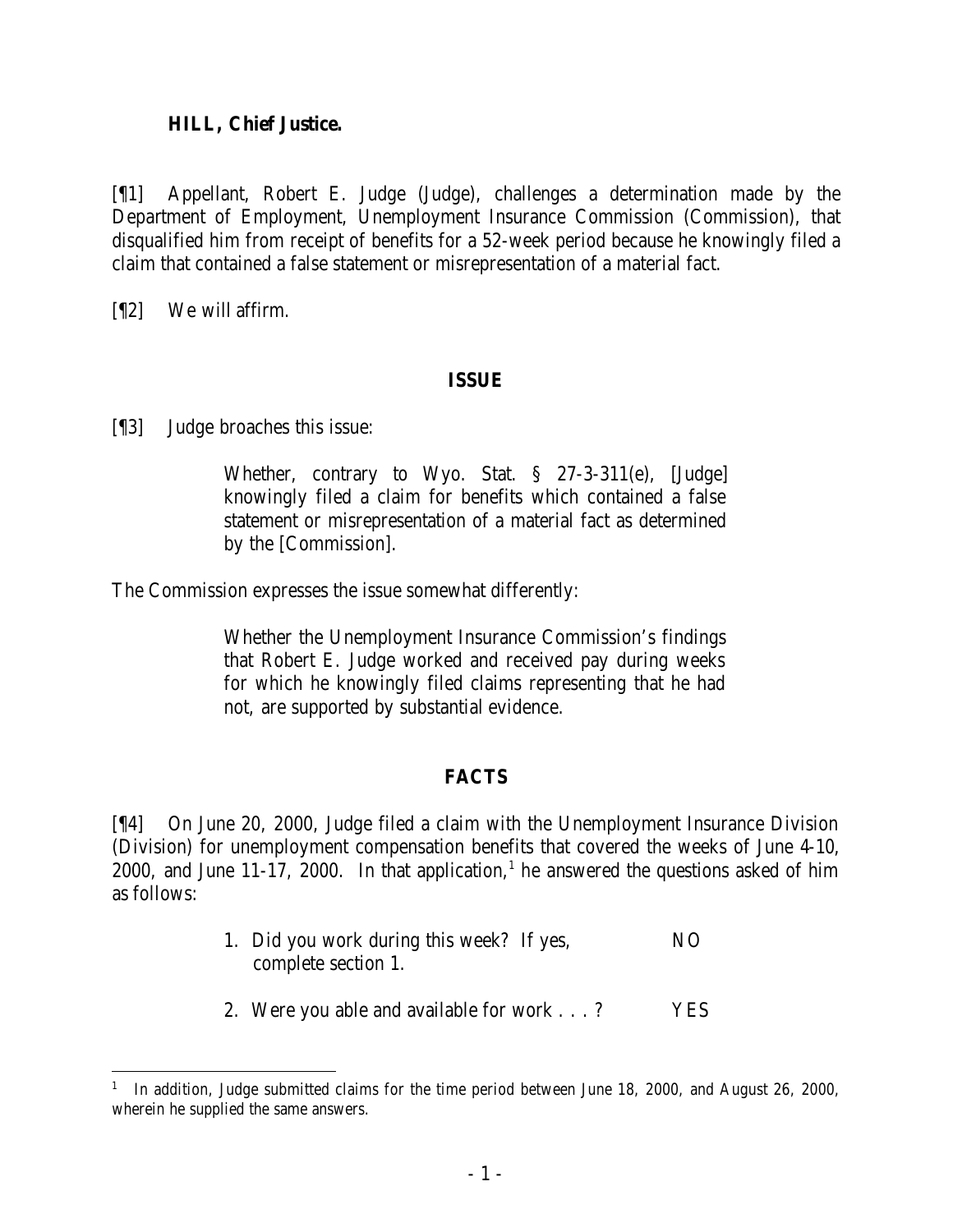| 3. Did you actively seek work?                                                                                                                                         | ′ES |
|------------------------------------------------------------------------------------------------------------------------------------------------------------------------|-----|
| 4. Did you refuse any job offers or job referrals<br>during this week?<br>If YES, complete section 3.                                                                  | NO. |
| 5. Have you returned to work full-time?<br>That is, did you work more than 35 hours?<br>If YES, complete section 4.                                                    | N() |
| 6. Did you receive holiday, vacation,<br>severance, self-employment, social<br>security, retirement or any other type<br>of pay this week? If YES, complete section 2. | NO. |

Each claim form concludes with the following admonition above the signature line: "I certify that all statements on this claim are true to the best of my knowledge. I am not receiving benefits from any other state. I know that the law provides penalties for false statements."

[¶5] During the time period for which these claims were submitted, Judge was "working"<sup>2</sup> for High Mountain Welding and Manufacturing (HMWM). The explanation

#### **§ 27-3-104. "Employment" defined; generally; exceptions.**

(a) As used in this act, "employment" means service:

(i) Performed by an employee defined under 26 U.S.C. § 3306(i) including service in interstate commerce, except 26 U.S.C.  $\S$  3121(d)(2) does not apply;

(ii) Subject to any federal tax against which credit may be taken for contribution payments into any state unemployment fund;

- (iii) Required to be employment under this act as a condition for full tax credit against the tax imposed by 26 U.S.C. § 3301 through 3311; and
- (iv) Otherwise specified under W.S. 27-3-104 through 27-3-108.

 (b) An individual who performs service for wages is an employee for purposes of this act unless it is shown that the individual:

(i) Is free from control or direction over the details of the performance of services by contract and by fact;

(ii) Repealed by Laws 1991, ch. 153, § 1.

<sup>&</sup>lt;sup>2</sup> The word "work" is not defined by the statutes or applicable rules and regulations, and we will accord it its usual meaning given the context: "[T]he labor, task or duty that affords one his customary means of livelihood." Webster's Third New International Dictionary 2634 (1986). We note that, in context, "work" means much the same thing as "employment," and employment is defined by Wyo. Stat. Ann. § 27-3-104 (LexisNexis 2001), though it takes a bit more reading that just consulting a dictionary to get to the bottom of it: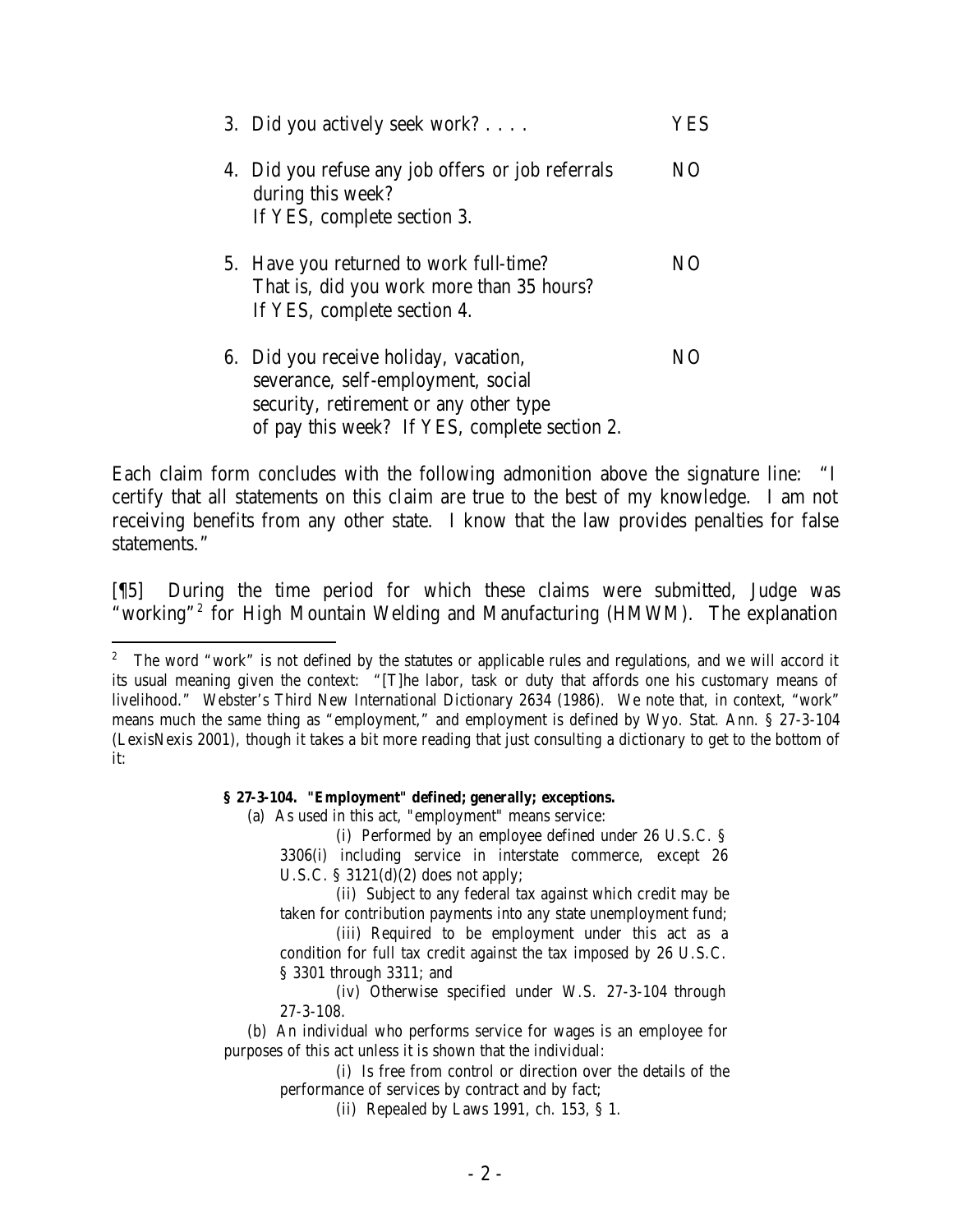Judge used to justify his answers was that he was not "working for wages"<sup>3</sup> during the time period at issue in this case; rather, he had merely "donated" his time to a corporation he

> (iii) and (iv) Repealed by Laws 1995, ch. 121, § 3. (v) Represents his services to the public as a selfemployed individual or an independent contractor; and (vi) May substitute another individual to perform his services.

<sup>3</sup> "Wage" is defined by Wyo. Stat. Ann. § 27-3-102((a)(xviii) (LexisNexis 2001):

#### **§ 23-3-102. Definitions generally.**

. . . .

(xviii) "Wage" means remuneration payable for services from any source including commissions, bonuses and cash. The reasonable cash value of remuneration other than cash or check shall be prescribed by rule of the commission. To the extent the following are not considered wages under 26 U.S.C. 3301 through 3311, "wage" does not include:

(A) For purposes of W.S. 27-3-503 through 27-3-509, remuneration greater than fifty-five percent (55%) of the statewide average annual wage calculated pursuant to W.S. 27-3-303(a) and rounded to the lowest one hundred dollars (\$100.00), which is paid during any calendar year to an individual by each employer or a predecessor within any calendar year including employment under any other state unemployment compensation law unless the amount is subject to a federal tax against which credit may be taken for contributions paid into any state unemployment fund;

(B) Any premium paid by an employing unit under a plan, system or into a fund for insurance or annuities to provide an employee or class of employees retirement, sickness or accident disability, medical and hospitalization expenses for sickness or accident disability or death benefits if the employee cannot receive any part of this payment instead of the death benefit or any part of the premium if the benefit is insured and cannot assign or receive cash instead of the benefit upon withdrawal from or termination of the plan, system, policy or services with the employing unit;

(C) A payment by an employing unit not deducted from an employee's remuneration for the tax imposed under 26 U.S.C. § 3101;

(D) Dismissal payments which the employing unit is not obligated to make;

(E) That portion of tips or gratuities not reportable under 26 U.S.C. § 3306(s);

(F) The value of any meals or lodging furnished by and for the convenience of the employer to the employee if the meals are furnished on the business premises of the employer or in the case of lodging, the employee is required to accept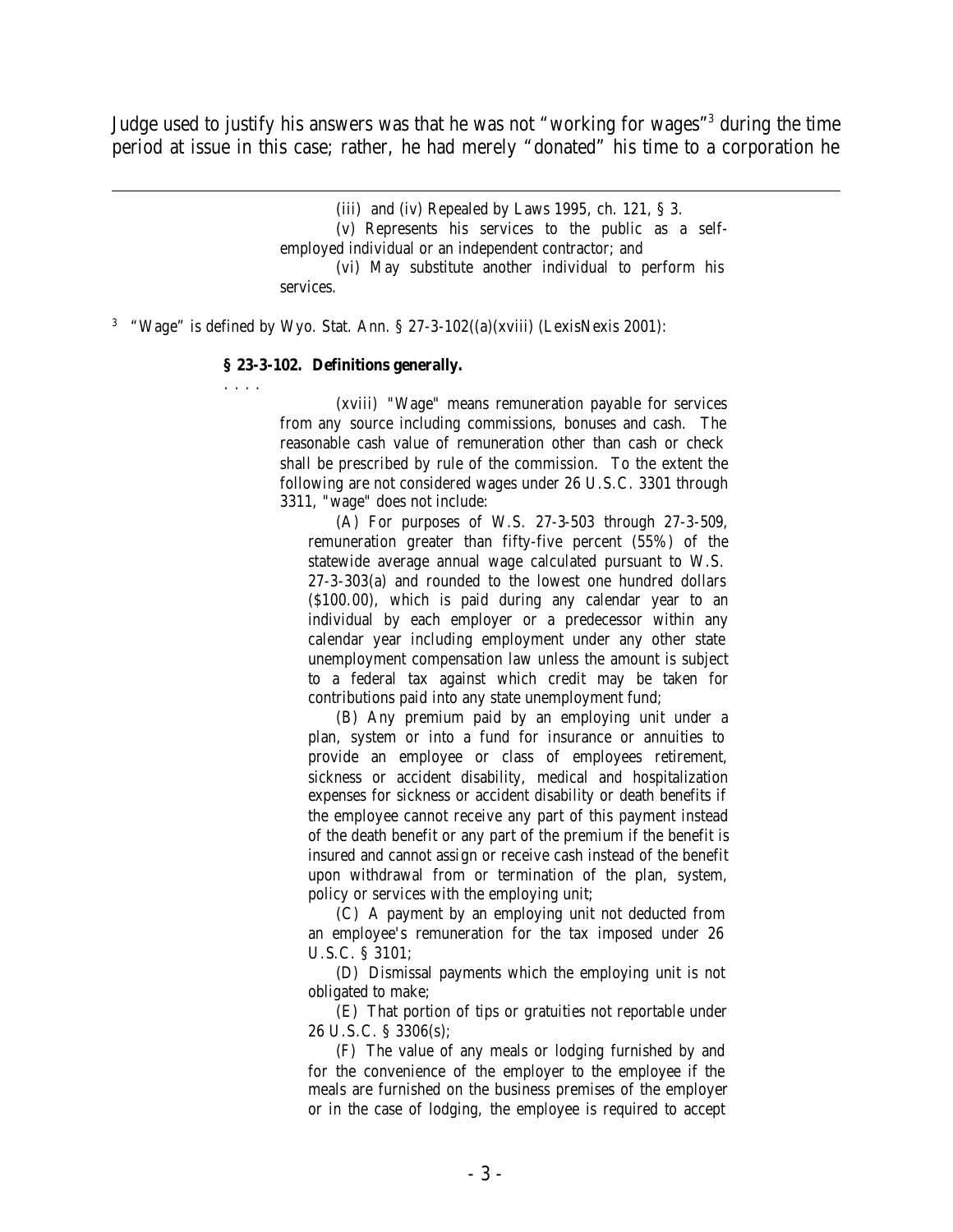owned, and that he had "rented" welding equipment to HMWM, which he then operated for "free." Judge also asserted that he was always available for "work," because HMWM understood that if Judge found other "work," he would quit providing services to HMWM. Payments for the "work" Judge performed for HMWM were made to Sheridan Corporation, a corporation owned and operated by Judge and his wife but which had no employees. Judge was disqualified from receiving unemployment compensation benefits for a 52-week period beginning June 4, 2000, on the basis that his claim contained a false statement or misrepresentation of a material fact.<sup>4</sup>

[¶6] Wyo. Stat. Ann. § 27-3-311(e) (LexisNexis 2001)<sup>5</sup> provides:

lodging on the business premises of his employer as a condition of his employment;

(G) Remuneration received by an employee as sick pay following a six (6) month continuous period of illness;

(H) Any benefit under a cafeteria plan specified by 26 U.S.C. § 125, excluding cash;

(J) Wages of a deceased worker paid to a beneficiary or estate following the calendar year of the worker's death;

(K) Services received under any dependent care assistance program to the extent excluded from gross income under 26 U.S.C. § 129;

(M) Wages paid to a disabled worker during the year in which he became entitled to disability insurance benefits under the Social Security Act;

(N) Services or benefits received under any educational assistance program;

(O) Any benefit or other value received under an employee achievement award;

(P) The value of any qualified group legal services plan to the extent payments are excluded from gross income under 26 U.S.C. § 120;

(Q) Costs of group term life insurance;

(R) Any loan repayment which is repaid at interest rates below established market rates;

(S) Any moving expenses;

(T) Employer contributions to any qualified retirement and pension plan or individual retirement account and distributions from qualified retirement and pension plans and annuities under 26 U.S.C. § 403(b);

(U) Benefit payments under any supplemental unemployment compensation plan; and

(W) Any benefits paid under the Wyoming Worker's Compensation Act or any other worker's compensation law of another state.

<sup>4</sup> The document memorializing this action does not appear in the record.

<sup>5</sup> This statute has a parallel criminal component: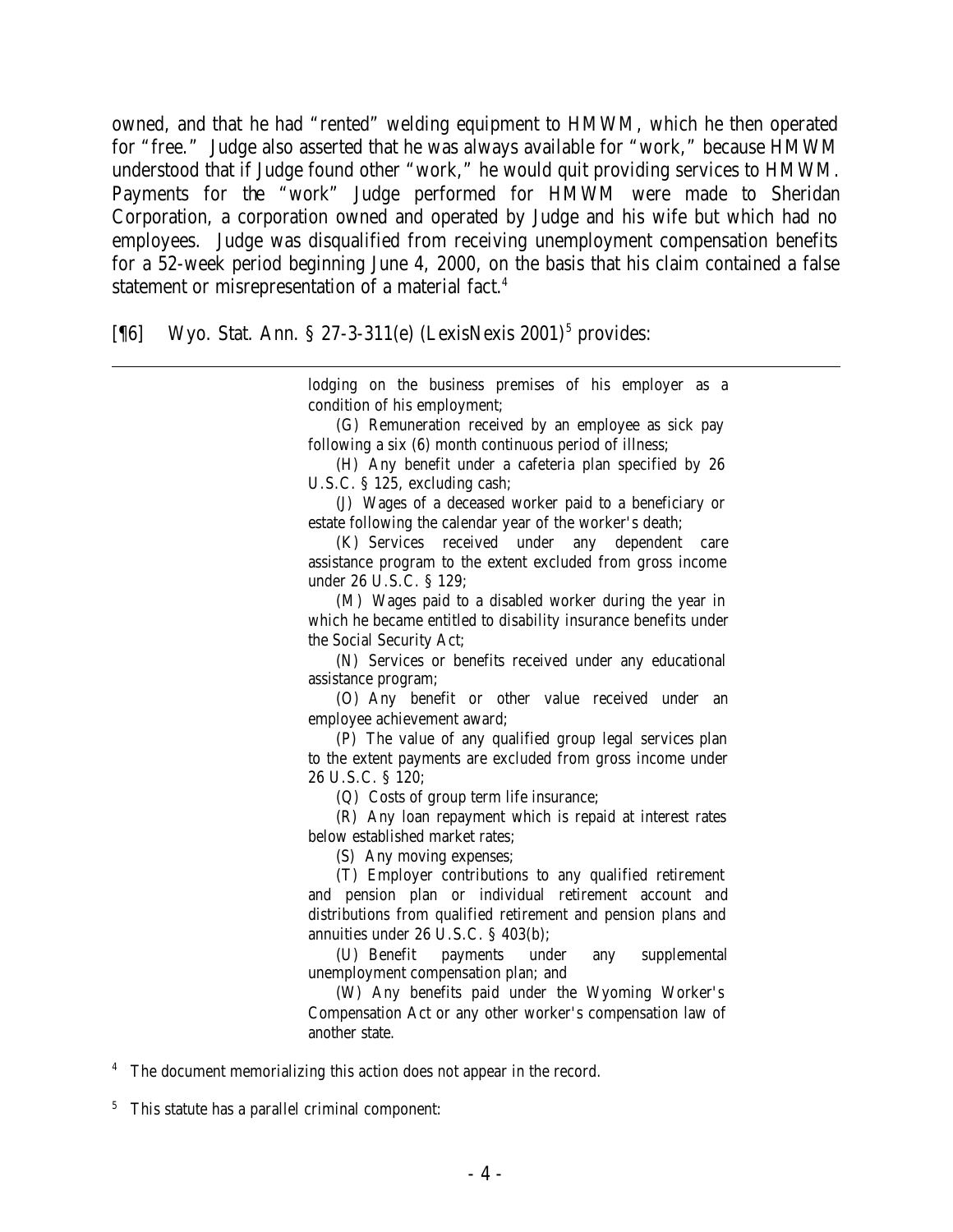(e) Any person who knowingly files a claim for benefits which contains a false statement or misrepresentation of a material fact, as determined by the department, shall be disqualified from receiving benefits for a fifty-two (52) week period beginning the week in which the false statement or misrepresentation was made or the date that notice of the overpayment determination or decision is mailed to the person who filed the claim.

[¶7] Judge indicated to the Division that he wanted to appeal his disqualification from receiving benefits.  $6 \text{ A hearing on the appeal was held on December 26, 2000. It was}$ agreed that all parties had notice of the hearing.<sup>7</sup> The only issue that was to be considered at the hearing was "whether or not Mr. Robert Judge knowingly filed a claim for benefits which contained a false statement or misrepresentation of a material fact." The proceedings before the Division's Appeals Examiner in this matter were informal, and the

#### **§ 27-3-702. Obtaining benefits by fraud; disqualification of benefits; penalties.**

 (a) No person shall, for himself or any other person, knowingly make a false statement or misrepresentation or knowingly fail to disclose a material fact to obtain or increase benefits or other payments under this act or other state or federal law. Any person violating this section is guilty of:

(i) A misdemeanor punishable by a fine of not more than seven hundred fifty dollars (\$750.00), imprisonment for not more than ninety (90) days, or both, if the amount of benefits obtained in violation of this section is less than five hundred dollars (\$500.00); or

(ii) A felony punishable by imprisonment for not more than five (5) years, a fine of not more than five thousand dollars (\$5,000.00), or both, if the amount of benefits obtained under fraud is five hundred dollars (\$500.00) or greater.

 (b) Upon conviction the court shall require the defendant to make restitution to the department in the amount of benefits or other payments improperly paid due to the defendant's fraud. Each false statement, misrepresentation or failure to disclose a material fact is a separate offense. This section shall not preclude prosecution under any other applicable law.

 (c) In addition to the penalties provided by this section, a person convicted under this section or any other applicable law shall be disqualified from receiving benefits in any week beginning within a two (2) year period immediately following conviction.

Wyo. Stat. Ann. § 27-3-702 (LexisNexis 2001).

<sup>6</sup> The document memorializing this action does not appear in the record.

 $7$  The document used to provide notice does not appear in the record.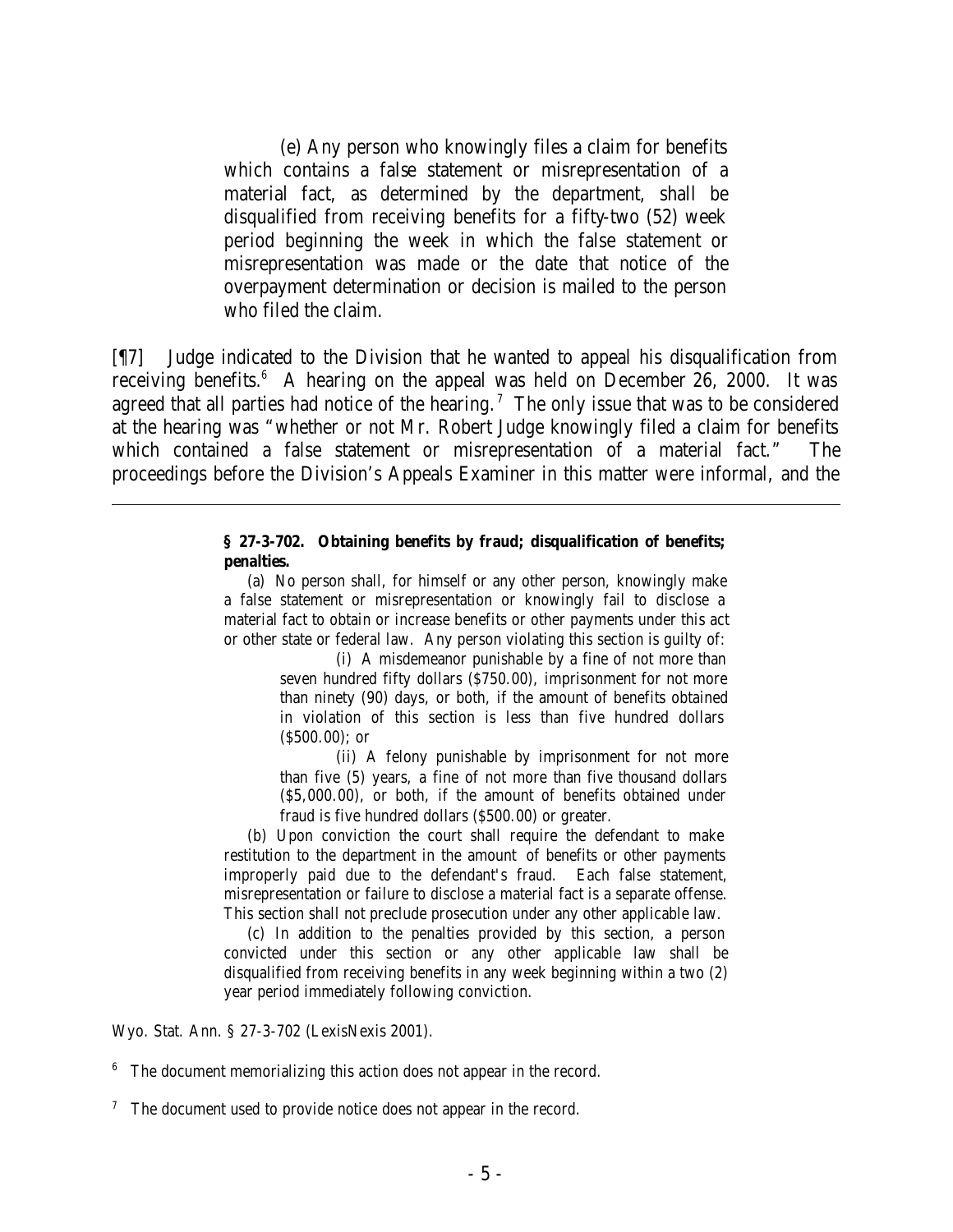procedures used were well explained to all participants. It is clear that the burden of proof was on the Division.

[¶8] It was evident from the outset of the hearing that the Division had received information from HMWM that Judge had worked for it during the period of time for which he claimed unemployment benefits. Steve Badgett (Badgett), the owner of HMWM, testified at the hearing that Judge worked for him during that time period. Badgett also testified that he did not rent equipment from Judge and that, although Judge asked that the remuneration paid to him be designated as "equipment rental," he refused to do that after Badgett's bookkeeper told him he had to designate it as "contract labor." Further, Badgett's testimony indicated that Judge was paid by the hour for his work, and Badgett viewed the payments he made to Judge as wages. However, Badgett had to concede that the time cards showing the numbers of hours Judge worked had the name Sheridan Corporation on them and the notation, "equipment rental." Judge did not fill out a W-4 for his employment, nor was he covered by worker's compensation or unemployment compensation.

[¶9] Judge testified that he did not work for Badgett for wages, but that he donated his working time to his corporation and only charged Badgett for the rental value of the equipment used in performing the work (he emphasized that, although his corporation rented the equipment to Badgett, no one was permitted to operate it except Judge himself). Judge contended that Badgett was confused because "he doesn't realize we are two different entities." Judge testified that he filed for unemployment for the time he worked for Badgett because he was "donating" his time and, thus, he "wasn't employed." Judge was asked if he understood the reporting requirements pertinent to unemployment insurance claims. He answered thus:

> JUDGE: Well, I know that if I received any money I would have to claim it, but any money received by Sheridan Corporation wouldn't be money that I made, unless Sheridan Corporation paid me money, and Sheridan Corporation couldn't afford to pay me, and so I didn't get anything.

VINCENT [Appeals Examiner]: Did you receive any money from Sheridan Corporation during this time?

JUDGE: Sheridan Corporation purchased welding equipment from me, along with purchasing other welding equipment, including new equipment, including a new portable welder. And those would all be in the accounting sheets under fixed assets.

. . . .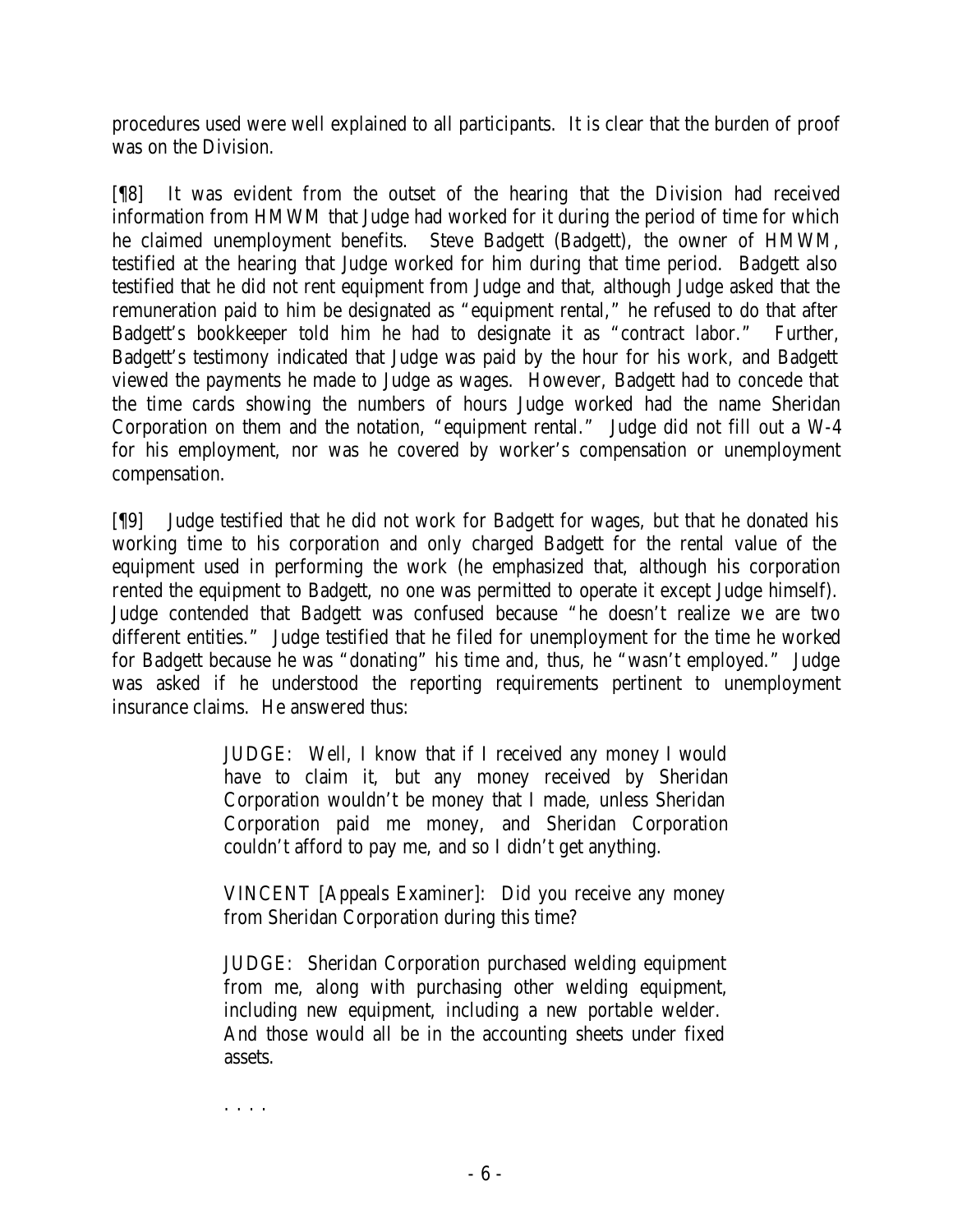JUDGE: Well, I just wanted to say that Sheridan Corporation does not have any employees, and a corporation does not have to pay its officers. And, uh, so if I'm doing things for Sheridan Corporation and the company can't pay me, I don't get paid. But, I have an interest in Sheridan Corporation, and then also that on the uh, time sheets, where it says uh, number one, and it says did you work during this week. I took that to mean did you work for wages this week. And since I didn't work for wages, I didn't think that was a uh, misrepresentation to put down that I did not earn any wages.

. . . .

JUDGE: OK then, then the other thing I would like to tell is that I add to my case here, is that Mr. Badgett, I asked him almost weekly to produce a W4 and hire me, and the reason for that is, in that line of work um, if you guys know anything about the welding field, a person should make sure they're covered by Workers' Compensation insurance at the least, and of course it good to have the uh, um, unemployment insurance, and so a person does not have to accept employment without that if, if, if, they, and I can't see why the State would, would require someone to accept employment without, from a corporation without a W4. So I was insisting on that, and when, every time that the subject come up, I told him I would like to do a W4, and be hired, and he would not hire me, so I never was employed, even though I kept asking to be employed.

[¶10] On January 8, 2001, the Appeals Examiner issued his findings that Judge had worked during the relevant time period and was aware of his obligation to provide "true information" when submitting his claim for benefits. The Examiner also found that Judge had worked and earned wages and, thus, had submitted a claim containing a false statement or misrepresentation of a material fact.

[¶11] Judge was entitled to appeal the above-described determination to the Unemployment Insurance Commission and he did so. 3 Weil's Code of Wyoming Rules, Department of Employment, Unemployment Insurance Division, Chapter 30, Section 7, 025 050 001-12 (2001). On March 21, 2001, the Commission affirmed Judge's disqualification from benefits. Judge then filed a petition for review in the district court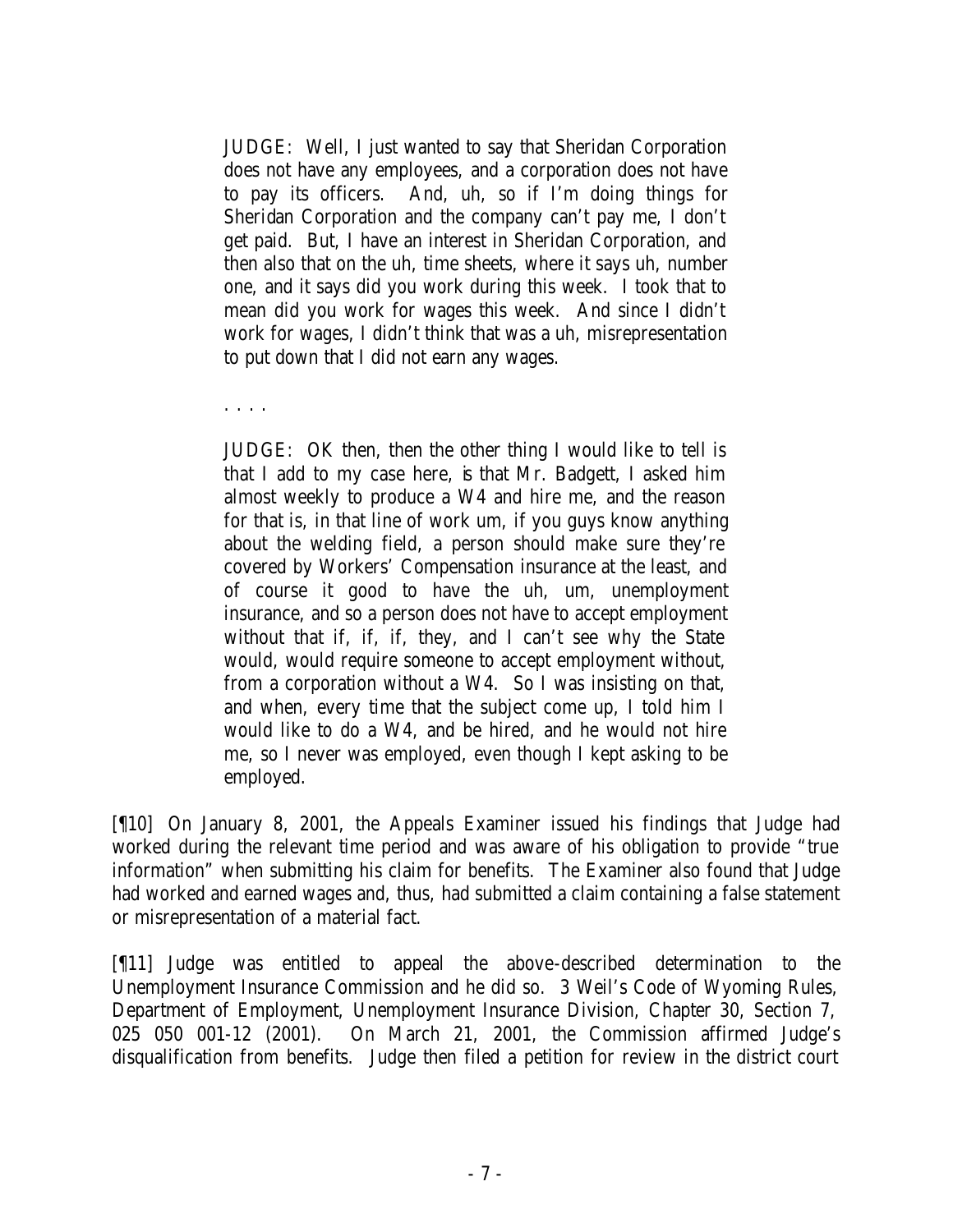pursuant to W.R.A.P. 12. By order entered on June 1, 2001, the matter was certified to this Court under W.R.A.P.  $12.09(b)(1)$ , (3), and (6).<sup>8</sup>

## **STANDARD OF REVIEW**

[¶12] In synthesizing the standard of review for a case such as this, we must look beyond the usual formula found in Wyo. Stat. Ann. § 16-3-114(c) (LexisNexis 2001), though that statute is a part of the mix. First, we note the standard of review we articulated in *Wyoming Department of Employment v. Porter*, 986 P.2d 148, 150 (Wyo. 1999):

> Review of the Commission's decision proceeds as if the matter had come directly to us, and we afford no special deference to the district court's determinations. *Wyoming Department of Employment, Division of Unemployment Insurance v. Banks*, 854 P.2d 709, 711 (Wyo.1993). The Wyoming Administrative Procedure Act defines and limits our authority in review of administrative decision-making:

(c) To the extent necessary to make a decision and when presented, the reviewing court shall decide all relevant questions of law, interpret constitutional and statutory provisions, and determine the meaning or applicability of the terms of an agency action. In making the following determinations, the court shall review the whole record or those parts of it cited by a party and due account shall be taken of the rule of prejudicial error. The reviewing court shall:

(i) Compel agency action unlawfully withheld or unreasonably delayed; and

(ii) Hold unlawful and set aside agency action, findings and conclusions found to be:

(A) Arbitrary, capricious, an abuse of discretion or otherwise not in accordance with law;

(B) Contrary to constitutional right, power, privilege or immunity;

(C) In excess of statutory jurisdiction, authority or limitations or lacking statutory right;

(D) Without observance of procedure required by law; or

<sup>&</sup>lt;sup>8</sup> Judge's brief was not filed in this Court until November 6, 2001, because of extensions of time sought by him, and granted by this Court.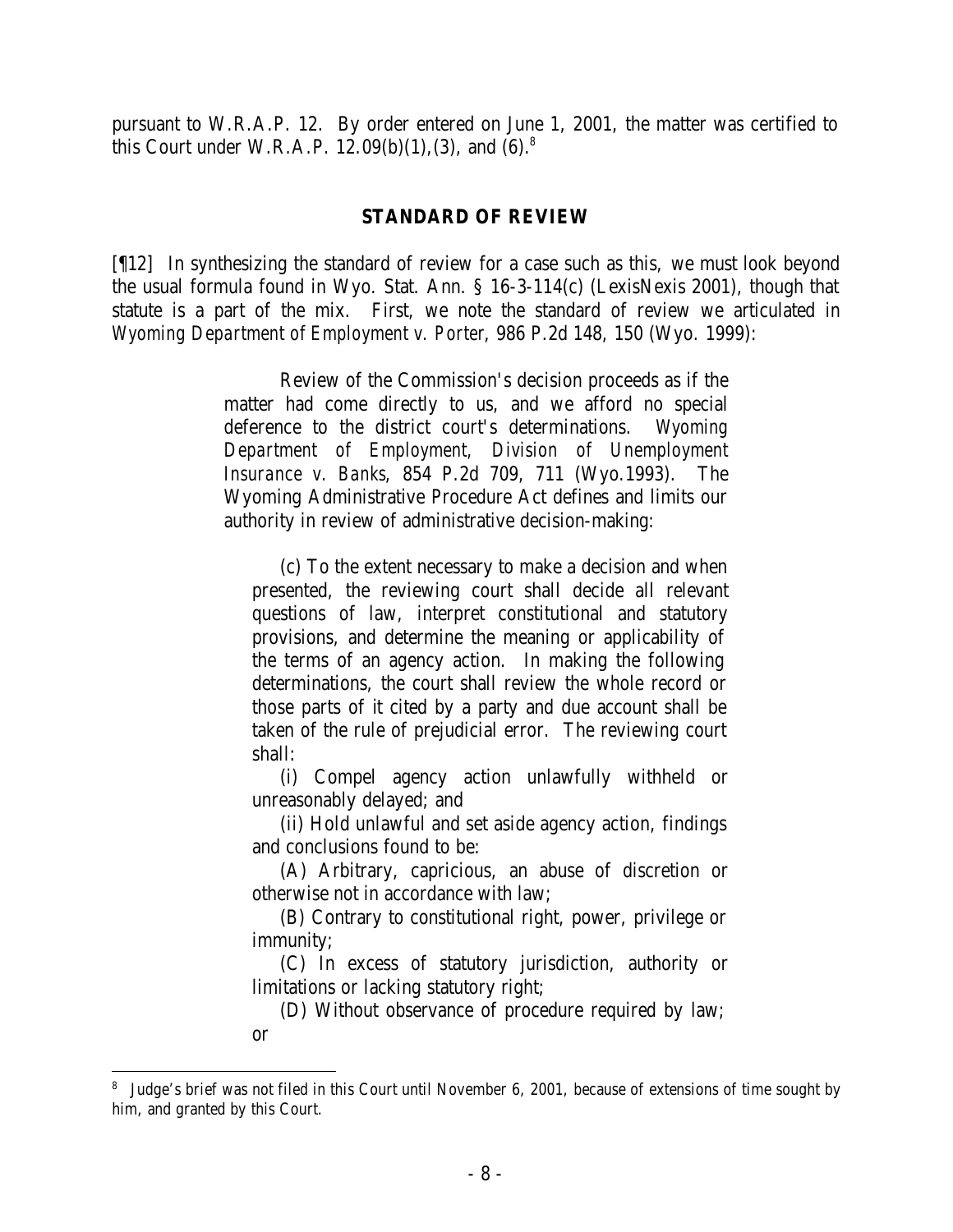(E) Unsupported by substantial evidence in a case reviewed on the record of an agency hearing provided by statute.

Wyo. Stat. § 16-3-114(c) (1990).

*Gibson v. Wyoming Division of Unemployment Insurance*, 907 P.2d 1306, 1309 (Wyo.1995). "We will affirm an agency's legal conclusion only if it is in accordance with the law." *Haynes v. State ex rel. Wyoming Workers' Compensation Division*, 962 P.2d 876, 878 (Wyo.1998).

[¶13] We include with that, this guideline quoted from *Hat Six Homes v. Department of Employment*, 6 P.3d 1287, 1291 (Wyo. 2000):

> In reviewing unemployment benefit cases, we have said:

The standard of review of an agency determination is well-established. Unemployment benefit cases involving contended misconduct normally present mixed questions of law and fact. *Henson v. Employment Sec. Dept. of State*, 113 Wash.2d 374, 779 P.2d 715 (1989). *See generally Natrona County School Dist. No. 1 v. McKnight*, 764 P.2d 1039 (Wyo.1988). A reviewing court is "confined to the matters explicitly referenced in W.S. 16-3-114(c) and W.R.A.P. 12.09." *Cook v. Zoning Bd. of Adjustment for the City of Laramie*, 776 P.2d 181, 184 (Wyo.1989).

"On appeal from a district court's consideration of an agency action, this court is not bound by the conclusions of the reviewing court. Rather, using the same evidentiary materials and the same review standards as the district court, we conduct an independent inquiry into the matter, just as if it had proceeded directly to us from the agency."

*Southwest Wyoming Rehabilitation Center v. Emp. Sec. Com'n of Wyoming*, 781 P.2d 918, 920 (Wyo.1989). (*Accord Employment Sec. Com'n of Wyoming v. Bryant*, 704 P.2d 1311, 1314 (Wyo.1985) and *Matter of North Laramie Land Co.*, 605 P.2d 367, 373 (Wyo.1980).) Our deference for findings of fact is reserved for the fact-finder which, in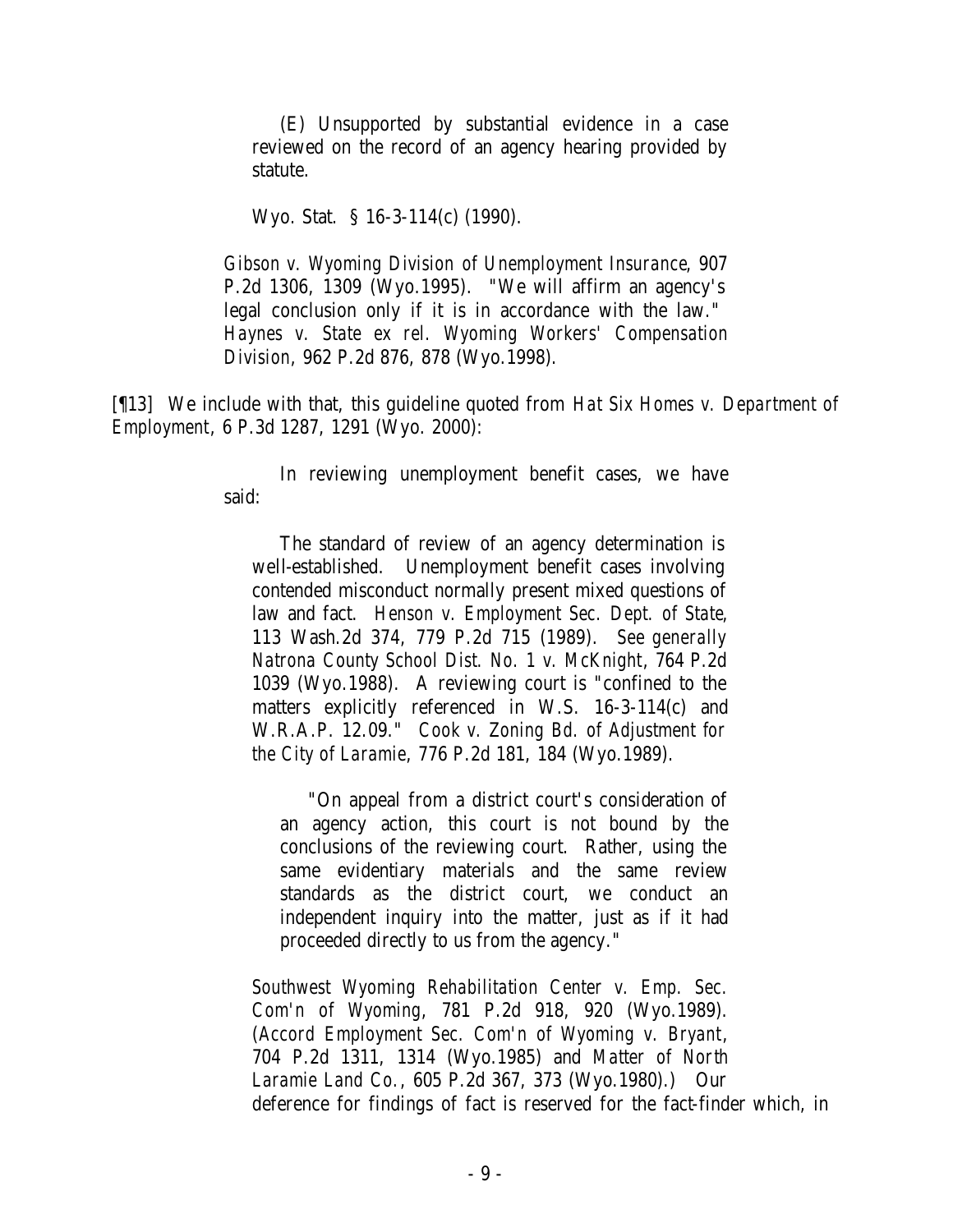this case, is ESC. *Department of Revenue and Taxation of State of Wyoming v. Casper Legion Baseball Club, Inc.*, 767 P.2d 608 (Wyo.1989). *See Zezas Ranch, Inc. v. Board of Control*, 714 P.2d 759, 764 (Wyo.1986).

*Western Gas Processors, Ltd.*, 786 P.2d at 870 (footnote omitted).

We review an agency's findings of fact by applying the substantial evidence standard. *DeWall v. State ex rel. Wyoming Workers' Safety and Compensation Division*, 960 P.2d 502, 503 (Wyo.1998). This Court examines the entire record to determine whether substantial evidence supports the agency's findings. *Id.* Substantial evidence is relevant evidence which a reasonable mind may accept in support of an agency's conclusions. *Id.* We will not substitute our judgment for that of the agency when substantial evidence supports its decision. *Id.* We do not, however, grant the same deference to an agency's conclusions of law. *Nelson v. Sheridan Manor*, 939 P.2d 252, 255 (Wyo.1997). We affirm an agency's conclusions of law when they are in accordance with law. *Corman v. State ex rel. Wyoming Workers' Compensation Division*, 909 P.2d 966, 970 (Wyo.1996). Unemployment benefit cases which involve the contention that an employee was discharged for misconduct connected with his work normally present mixed questions of law and fact. *Wyoming Department of Employment, Division of Unemployment Insurance v. Rissler & McMurry Company*, 837 P.2d 686, 688 (Wyo.1992); *Employment Security Commission of Wyoming v. Western Gas Processors, Ltd.*, 786 P.2d 866, 870 (Wyo.1990).

*SF Phosphates, Ltd.*, 976 P.2d at 201.

[¶14] Finally, we must also include this principle in our review:

Provisions of an unemployment compensation statute imposing disqualifications for the benefits available thereunder should be strictly construed in favor of the claimant. This rule is a corollary to the rule requiring generally liberal interpretation of such statutes as a whole so that they may achieve their benign purpose. A disqualifying provision should not be